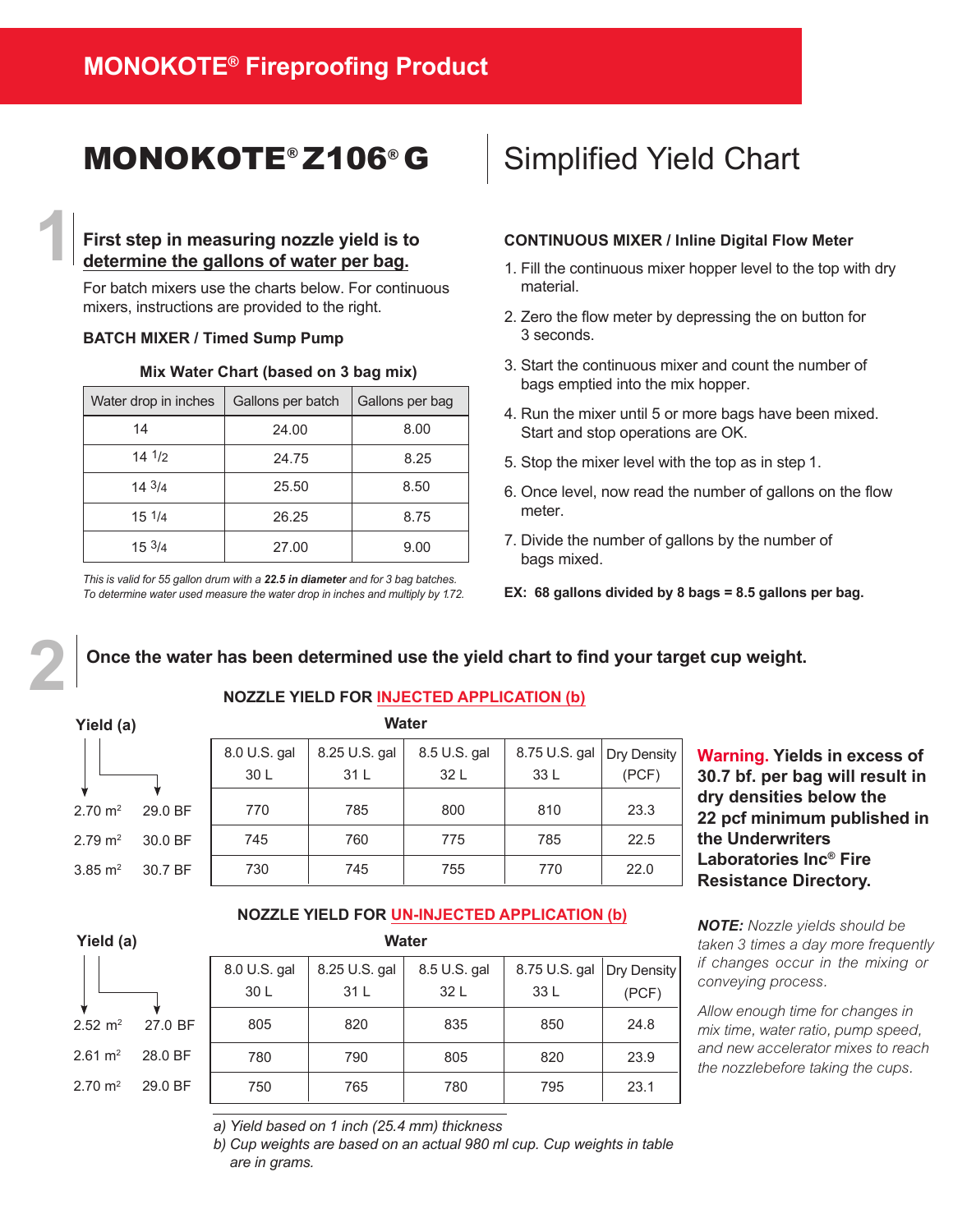### MONOKOTE® Z106 ® G

### **Accelerator Mixing: One 60 lb Bag/40 gallons water Concentration 1060 g/liter cup** (specific gravity)

Flow Rate: Set according to Z106 G pumping rate

| Z-106 G<br><b>Pumping Rate</b> | <b>Net Wt. of Accelerator</b><br>$(15$ seconds)* |  |  |
|--------------------------------|--------------------------------------------------|--|--|
| 20 bags per hour               | 100-110 grams                                    |  |  |
| 30 bags per hour               | 150-160 grams                                    |  |  |
| 40 bags per hour               | 210-220 grams                                    |  |  |
| 50 bags per hour               | 260-270 grams                                    |  |  |
| 60 bags per hour               | 315-325 grams                                    |  |  |

*\*Net weight in grams accumulated in the cup during 15 seconds taken at the* 

*nozzle (at constant flow).*

### **Warning. Z-106 G fast sets with Accelerator.**

### **Calculating bags per hour with a batch mixer**

- Completely empty the mixer into the pump hopper.
- Mix a new 2 or 3 bag batch.
- Let the pump hopper run down until all most empty (do not draw air).
- Note the level of material remaining in the hopper.
- Empty the new batch into the pump hopper and start the stop watch.
- Time the mix until the new mix reaches the same level.(Continuous pumping is best).
- Stop the watch and record the time. Using the data recorded, calculate the bags per hour as demonstrated in the CALCULATION EXAMPLE presented later in this section.

## Injected

### **Calculating bags per hour with a continuous mixer**

- Fill the continuous mixer to the top with dry material.
- Let the pump hopper run down until all most empty (do not draw air).
- Note the level of material remaining in the pump hopper.
- With the pump pumping, start the mixer and stop watch.
- Continuous pumping is best. If the pumps stops and starts, then stop and start the stop watch as well.
- Continue to mix and convey at least 3 bags and make sure the dry mixer hopper is filled to the top as in step 1.
- Allow the 3 bags to run down until the pump hopper is at the same level noted.
- Once 3 bags have run down, stop the watch and record the time and calculate using the example below.

#### **CALCULATION EXAMPLE: 5 minutes 45 seconds for 3 bag mix**

| 5 minutes $x$ 60 sec per minute =                        | 300 sec      |
|----------------------------------------------------------|--------------|
| Remaining 45 seconds =                                   | 45 sec       |
| Total seconds to pump:                                   | 345 sec      |
| Divided by the $3 \text{ bags} =$                        | 115 sec /bag |
| Divide the 115 seconds for 1 bag into: 3600 sec per hour |              |

**Equals 31.3 bags per hour** 

### **BAGS PER DAY**

### **Pumping Rates**

- 15 20 bags per hour =  $90 120$  bags per day<sup>(a)</sup>
- $20 30$  bags per hour = 120 180 bags per day(a)
- 30 40 bags per hour =  $180 240$  bags per day(a)

a) assumes 6 hours of application time.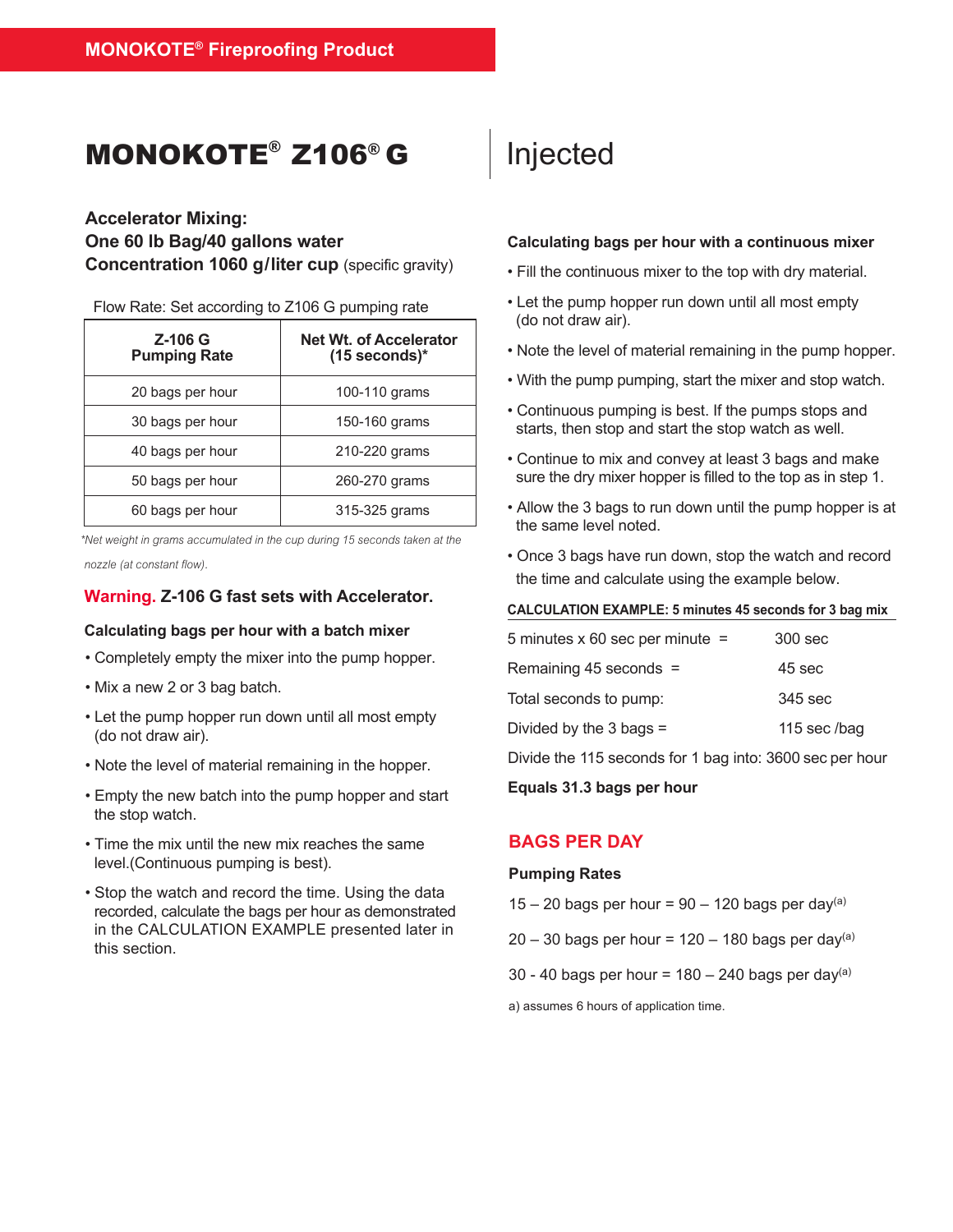### **MONOKOTE® Z106®G**

### **BONDING AGENT REQUIREMENT**

Prior to application of Monokote MK-6s, a bonding agent, approved by the fireproofing manufacturer, shall be applied to all concrete substrates to receive MK-6s. A bonding agent may also be required on certain primed or painted steel. Please check with your local sales representative.

### **FIREBONDTM APPLICATION**

Coverage:

Full concentrated strength-up to 1000 ft<sup>2</sup>/gal Diluted 1:1 (with water)—up to 500 ft $2$ /gal

Container size 5 gallon bucket or 55 gallon drum. GCP recommends using an airless pump for Firebond™ application.

### **Target Weight - Mixer Density 625-675 grams**

- 1. Mix Monokote as directed.
- 2. Place an empty GCP 980 ml container on the scale and press on/tare to tare the container.
- 3. Fill the container with Monokote, tapping lightly to remove air voids.
- 4. Place the container filled with Monokote on the scale and record the net weight.

If the weight is above 700 grams, mix longer or speed up the mixing blades.

If the weight is below 600 grams, mix for a shorter time or slow the mixer blades.

### Supplemental Field Application Information

### **Target Weight - Nozzle Density Injected 730 - 770 grams**

- 1. Set the accelerator flow rate to a "fast trickle".
- 2. Start spraying and spray for about one minute until the system stabilizes.
- 3. After about one minute spray Monokote directly into the GCP 980 ml container. Position the nozzle above the container so that there is no overspray outside the container. Overfill the container.
- 4. Cut the Monokote level with the top of the container. Wait approximately one minute or until no further swelling is apparent. Again cut the Monokote flush with the top of the container.
- 5. For accurate readings cut to a smooth surface before the MK begins to set.
- 6. Place an empty container on the scale and press "on/tare".
- 7. Replace the tared container with the identical container filled with Monokote and record the net weight.

Check the charts on page 1 to determine yield.

### **Target Weight - Nozzle Density Uninjected 750 - 795 grams**

- 1. Start spraying and spray for about one minute until the system stabilizes.
- 2. After about one minute spray Monokote directly into the GCP 980 ml container. Position the nozzle above the container so that there is no overspray outside the container. Overfill the container.
- 3. Cut the Monokote level with the top of the container. Wait approximately one minute and cut again to allow for a more accurate cup weight reading.
- 4. Place an empty container on the scale and press "on/tare".
- 5. Replace the tared container with the identical container filled with Monokote and record the net weight.

Check the charts on page 1 to determine yield.